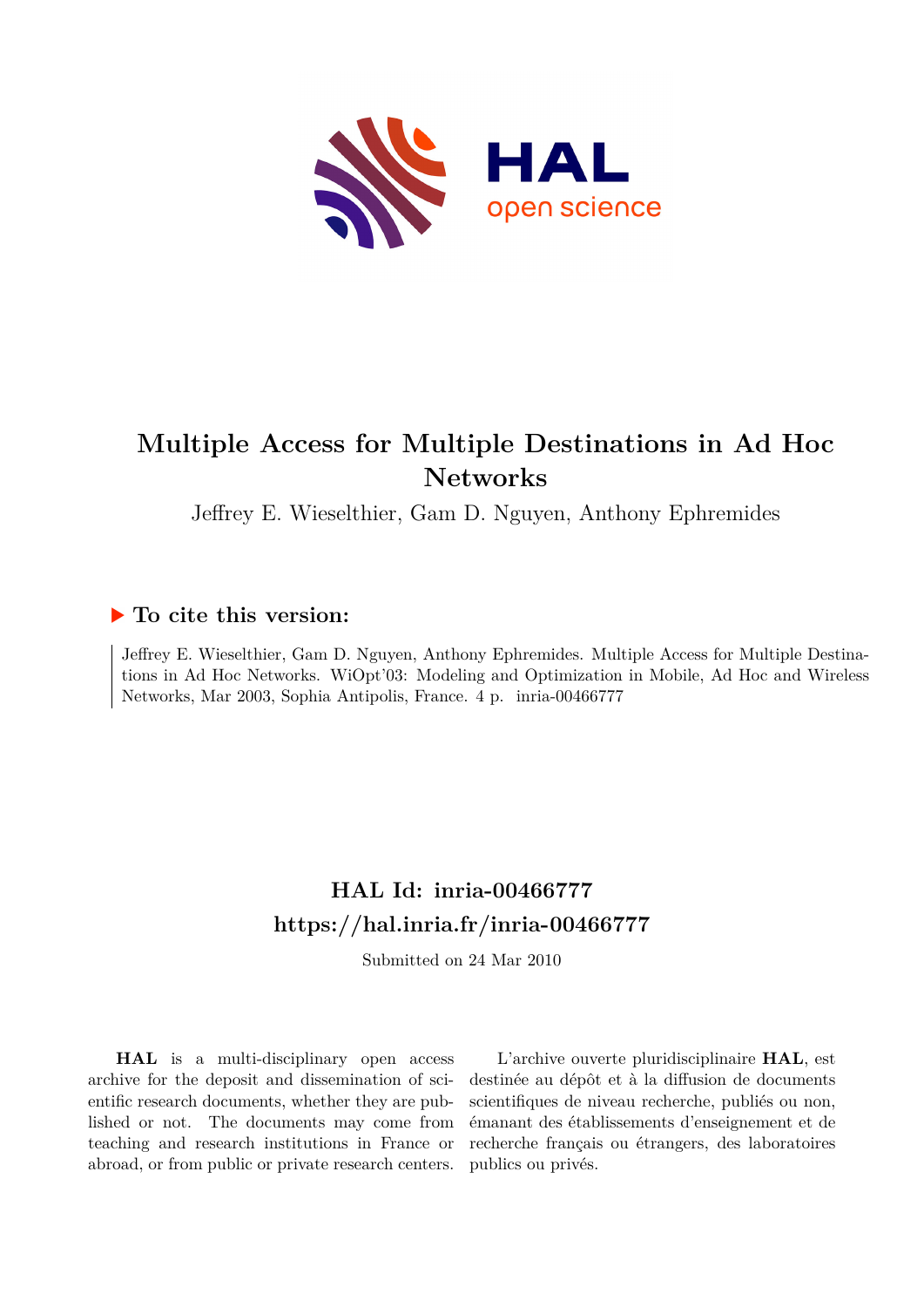# MULTIPLE ACCESS FOR MULTIPLE DESTINATIONS IN AD HOC NETWORKS

Jeffrey E. Wieselthier

Code 5521 Information Technology Division Naval Research Laboratory Washington, DC 20375 wieselthier@itd.nrl.navy.mil

Gam D. Nguyen Code 5521 Information Technology Division Naval Research Laboratory Washington, DC 20375 nguyen@itd.nrl.navy.mil

# Anthony Ephremides Electrical and Computer Eng. Dept. and Institute for Systems Research University of Maryland College Park, MD 20742 tony@eng.umd.edu

#### ABSTRACT

In this paper, we address the medium-access control (MAC) problem in systems with multiple destinations, a problem that is crucial to the development of ad hoc networks. We focus on collision-resolution algorithms, specifically on First-Come, First-Serve (FCFS) splitting algorithms. We illustrate the difficulties that arise because of the interference between two populations of nodes that share a common channel, the most serious consequence of which is the possibility of deadlock that occurs when a well-known improvement for the single-destination case is used. Experimental results verify that the straightforward use of the FCFS algorithm in two-destination environments (without using this improvement) leads to deadlock-free performance. We show how performance can be improved by applying a time-division mechanism to separate interfering groups of nodes.

## 1. INTRODUCTION

One of the stumbling blocks to the implementation of ad hoc networks is the absence of medium-access control (MAC) schemes that are suitable for multihop networks. Throughout the long history of multiple-access research, virtually all studies of this problem have been limited to the case of a single destination. Although this framework was appropriate to address channel access problems that are characteristic of many cellular and satellite-based systems, the ad hoc networking environment presents challenges to the MAC problem that do not arise in the single-destination case. Several papers on routing in ad hoc networks include ideas and suggestions for handling the MAC issue, but do not examine the fundamental limitations of MAC in ad hoc networks (see e.g., [1], which addresses many of the cross-layer interrelationships in ad hoc networks).

In this paper, we formulate the two-destination multiple-access problem, and present performance results relating to the throughput that can be achieved. We consider a scenario in which some nodes are within communication range of only one of these destinations, others are within range of the other, and some are within range of both (but each of their transmissions are intended for only one of the two destinations). We discuss the complications introduced by multiple destinations, most significantly the impact on the channel feedback process and the resulting impact on algorithm operation and performance. We focus on the fundamental problem of MAC in slotted systems; thus, we do not address carriersense multiple access (CSMA) -based approaches.<sup>1</sup>

We consider two classes of channel access protocols, namely Slotted Aloha and splitting (collision-resolution) algorithms. In both cases, we illustrate the dependence of performance on the fraction of nodes that can communicate directly with both destinations. For Slotted Aloha, we evaluate the performance of uncontrolled systems. Our primary focus in this paper is on splitting algorithms for two or more destinations. We study the performance of the standard First-Come, First-Serve<br>(FCFS) splitting algorithm [3]. We illustrate the  $(FCFS)$  splitting algorithm  $[3]$ . difficulties that are introduced by the need to resolve collisions among two populations that interfere with each other, and specifically show how an improvement that was developed for the single-destination case results in deadlock in the two-destination case. Finally, we propose improved versions that incorporate the information structures that are associated with the two-destination problem.

#### 2. PROBLEM DEFINITION

Figure 1 shows a network with two destinations (D1 and D2) and a number of nodes that are within communication range of them (assuming the same fixed communication range for all nodes and the use of omnidirectional antennas). We define Group 1 to be the set of nodes within communication range of only D1; similarly Group 2 is the set of nodes within range of only D2. Nodes that are within range of both D1 and D2 (i.e., the intersection of the two circular regions) are said to be in Group 3. We use a simple interference model in which a node can cause interference only if it is within communication range, i.e., the combined effect of transmissions from multiple nodes outside the communication range is not considered.



Fig.  $1 -$  Multiple access in two overlapping regions.

Nodes in Group 1 randomly generate packets for transmission to D1; similarly nodes in Group 2 randomly generate packets for transmission to D2. Nodes in Group

 $\overline{a}$ 

This work was supported by the Office of Naval Research.

<sup>&</sup>lt;sup>1</sup> Some issues associated with the use of IEEE 802.11 (which is

based on CSMA with collision avoidance) in ad hoc networks are addressed in [2].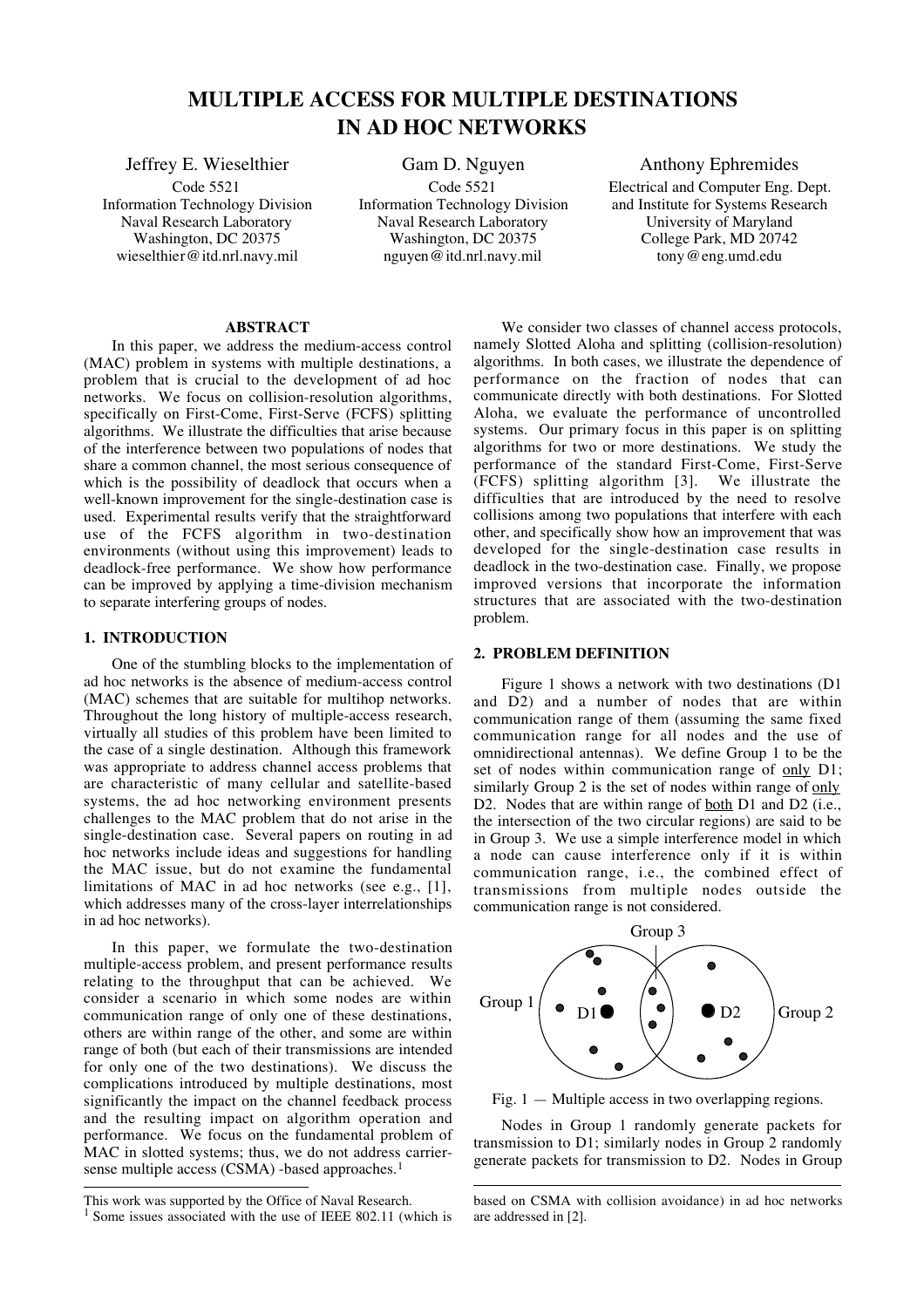3 randomly generate packets for transmission to either D1 or D2 with equal probability; once a destination is chosen for a particular packet, the packet must be delivered to that destination (i.e., no reward is received for successful reception at the wrong destination).

Since packets from Group 3 reach both destinations, they are potentially a source of collisions at both the intended and non-intended destination. The challenge presented by the two-destination problem is to correctly model the impact of collisions caused by packets intended for another destination, and to develop channel-access protocols that are suitable for use in such environments.

We make the common assumption of an infinite population of unbuffered users in each group (e.g., as in [3]). We define

 $f =$  fraction of total traffic generated by nodes in Group 3.

Thus, when  $f = 0$ , Group 3 is empty and the collisionresolution process can proceed independently for the two destinations. At the other extreme, when  $f = 1$ , all packets reach both destinations.

The packets are classified into four types as follows, according to their intended destinations and group membership. Packets that are generated by Group 1's nodes are called type-1 packets; thus, type-1 packets are intended for D1 only, and never reach D2. Similarly, packets generated by Group 2's nodes are called type-2 packets. Recall that packets generated by Group 3's nodes are intended for either D1 or D2, and these packets will reach both D1 and D2. Packets generated by Group 3's nodes that are intended for D1 are called type-31 packets, while packets intended for D2 are called type-32 packets. These packets are generated according to a random (e.g., Poisson) process.

Each destination broadcasts ternary feedback information (i.e., success, collision, or empty slot) immediately following each slot. We assume that nodes in Group 1 and Group 3 receive D1's feedback, and that nodes in Group 2 and Group 3 receive D2's feedback. However, nodes in Group 1 (Group 2) do not receive feedback from D2 (D1).

#### 3. SLOTTED ALOHA WITH TWO DESTINATIONS

We consider uncontrolled Slotted Aloha, where backlogged users retransmit with probability arbitrarily set to the fixed value of 0.01 in each slot.<sup>2</sup> When  $f = 0$ , the two regions are disjoint and the problem reduces to that of two independent Aloha systems. Our simulation results provide a maximum throughput of approximately  $2/e =$ 0.736 packets per slot, or equivalently  $1/e$  per destination, as expected. When  $f = 0.4$ , and thus 40% of the users are in Group 3, the maximum throughput per destination is approximately 0.26. Of course, such uncontrolled Aloha systems with infinite populations are unstable. They can be stabilized by choosing the retransmission probability as a function of estimates of the number of backlogged users.

However, better (and stable) performance can be achieved by using splitting algorithms, which have been studied in great detail for single-destination problems, but not previously for multiple destinations.

# 4. THE FIRST-COME FIRST-SERVE ALGORITHM WITH ONE DESTINATION

Splitting algorithms for contention resolution, which are inherently stable algorithms, provide a higher throughput than that which can be achieved using stabilized slotted Aloha. Splitting can be implemented in several ways, including coin toss, node ID, or time of arrival. Recently, the idea of splitting based on residual energy has been introduced [4]. In this paper, we consider the use of First-Come First-Serve (FCFS) schemes. Splitting algorithms are based on the immediate availability of ternary feedback information (success, collision, or empty slot), transmitted by the destination, which describes the outcome of the slot.

We first consider the FCFS splitting algorithm for a single destination, which is discussed in detail in [3]. Under this scheme, a collision-resolution epoch is initiated when a collision occurs. All packets that arrive within a specified "allocation interval" are transmitted in the first slot of this epoch. If there is a collision, this window is shortened, and the process is repeated.

The achievable throughput can be increased by means of two improvements [3]. The first addresses the case of a collision that is followed immediately by an idle slot. Straightforward application of the FCFS algorithm guarantees that a collision will occur in the next slot. To avoid such wasting of a slot, the algorithm acts as if the collision had already occurred, and shortens the allocation interval accordingly. The second improvement (which has a somewhat smaller impact on achievable throughput) incorporates the right (i.e., later) half of the allocation interval involved in the original collision into subsequent collision resolution periods. The combined effect of using both improvements provides a maximum stable throughput of 0.4878.

It is noted in [3] (as originally observed in [5]), that use of the first improvement makes the algorithm vulnerable to errors in the feedback process. Specifically, consider the case in which an idle slot is erroneously interpreted as a collision. Since it is believed that a collision has occurred, the allocation interval is then split. However, since there are actually no packets in the allocation interval, the result is an empty slot. Use of the first improvement then results in further reduction of the empty allocation interval, a process that continues indefinitely, resulting in deadlock. (By contrast, it was observed in [5] that, when the first improvement is not used, splitting algorithms are extremely insensitive to feedback errors.) In applications where such errors are rare, it may be appropriate to simply suspend the splitting of the interval after observing several such idle slots. However, it may be best not to use the first improvement at all when such errors are frequent. The case of multiple destinations creates a situation that is similar to that of frequent feedback errors, as we discuss in the next section.

 <sup>2</sup> This assumption deviates slightly from the true classic Aloha scheme; usually the retransmission probability is chosen to either stabilize or control Aloha's behavior. However, here, the attention to Aloha is solely for establishing benchmark behavior and is not of interest per se. Thus the assumed constant retransmission probability represents a minor inconsequential deviation.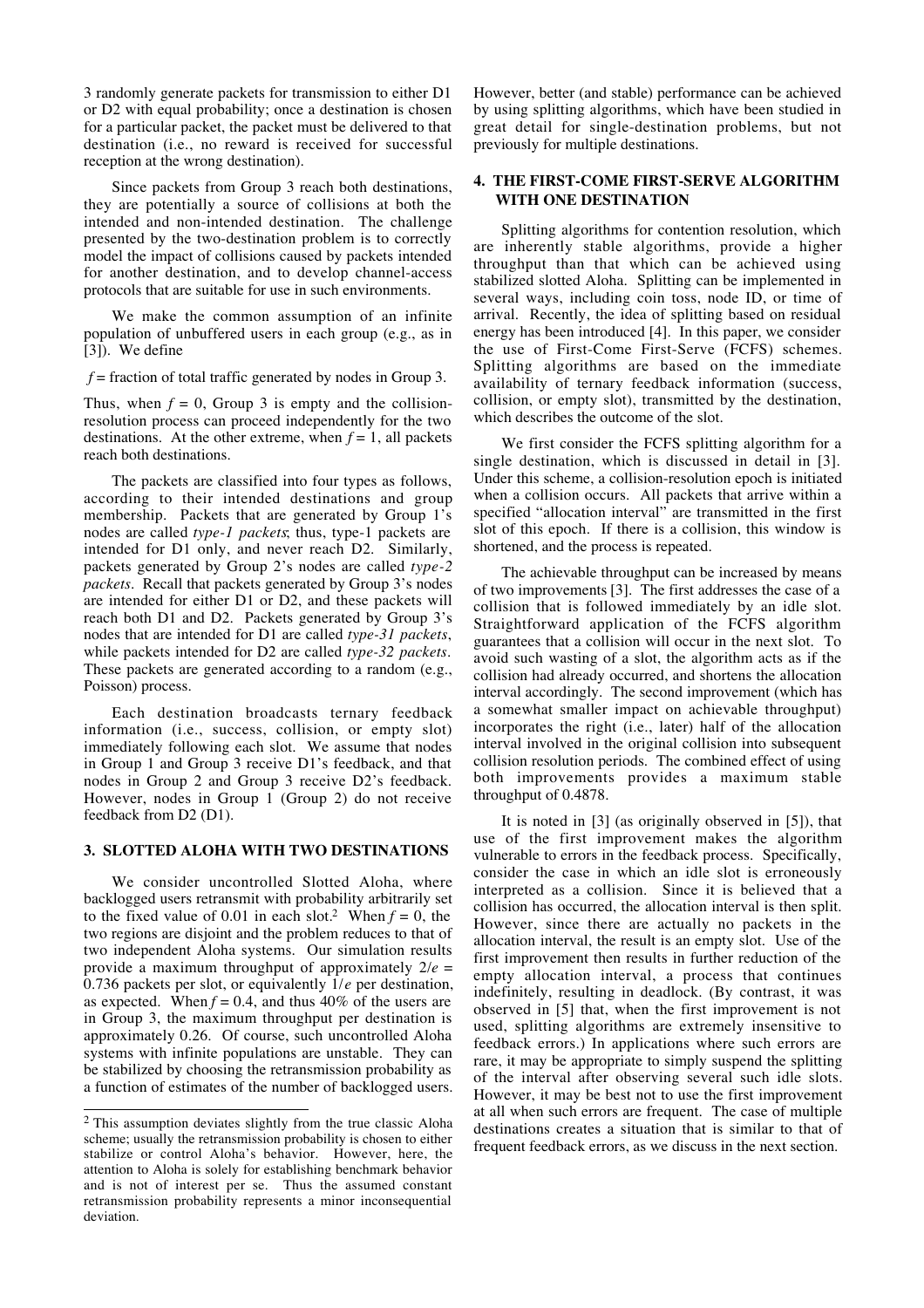## 5. THE FIRST-COME FIRST-SERVE ALGORITHM WITH TWO DESTINATIONS

We first consider the most straightforward implementation of the FCFS algorithm with two destinations, in which the first improvement is not used. For example, D1's neighbors are all the nodes in Group 1 and Group 3. D1 hears all of its neighbors' transmissions (even though some of the Group 3 transmissions are intended for D2). As in the single-destination case, D1's feedback for a slot in which none of its neighbors transmits is 0 (for an empty slot). If exactly one of its neighbors transmits, we must distinguish between two cases; the feedback is 1 (for a success) if the packet was, in fact, intended for D1; it is 0 if the packet is a Group 3 packet that was intended for D2. Whenever more than one of D1's neighbors transmits (regardless of their intended destinations), the feedback is  $e$  (for collision). In this simple implementation, nodes in Group 3 make use of the feedback transmitted by only their intended destination, even though they receive feedback from both destinations (which can potentially be used to improve performance). There is no coordination of the collision-resolution processes at the two destinations. Their allocation intervals are determined independently, as are the beginning and end points of the collision resolution intervals.

The difference between this problem and that of a single destination results from the interference (collisions) caused by packets in Group 3 that are intended for D2. We noted above that splitting algorithms (for a single destination) are extremely insensitive to feedback errors when the first improvement is not used. We have observed in our simulations of the two-destination problem that the straightforward implementation of the FCFS algorithm functions correctly (albeit at reduced throughput levels) despite the introduction of collisions with packets intended for the other destination. Before discussing the throughput levels that are achievable, we address the deadlock that can arise if the first improvement is used in the two-destination problem, which is similar to that which results from feedback errors, as discussed above. We then discuss a simple technique that eliminates the deadlock mechanism.

Figure 2 illustrates an example that leads to deadlock if the first improvement is used. Suppose that we start with an empty system, and that three packets (A, B, and C) are generated during time slot 0. In this case, to simplify the figure, we implicitly assume that the initial value of the allocation interval for both D1 and D2 is equal to a slot length, although there is in general no direct relationship between allocation interval (a continuous variable) and slot length (which is fixed). What is important here is that A and B arrive during the first half of the allocation interval corresponding to D1 and that C arrives during the second half of the allocation interval corresponding to D2 (where in both cases, the initial allocation period for both D1 and D2 coincides with slot 0).

In our example, both A and B are from Group 3 and are intended for D1, while C is from Group 2 and is intended for D2. All three packets attempt transmission in slot 1, and both D1 and D2 experience collisions (note that all three transmissions reach D2). As a result of these collisions, both D1 and D2 will cut their allocation

intervals in half; therefore, packets that arrived during the first half of slot 0 (namely, A and B, but not C) will transmit during slot 2. Again, a collision will be observed at both D1 and D2. D1's allocation interval will then be halved again, which may permit the successful transmission of A in slot 3 and B in slot 4 (depending on their actual arrival times within the first half of slot 0). However, D2's allocation interval will also be halved, with the first half (quarter of the original allocation interval) being assigned to slot 3. Upon finding this interval to be empty, and thus assuming that a collision is guaranteed in the next slot, the second half will be split (the first half of which will again be found to be empty), and so on. Therefore, the allocation interval for D2 will never extend beyond the third quarter of slot 0. Consequently, transmission of packet C, and thereafter all packets in Group 2, will be suspended indefinitely.





This type of deadlock is not a rare event, and the high likelihood of its occurrence, even in networks with no feedback errors, suggests that it is not advisable to use the first improvement in multiple-destination scenarios, unless a means is developed to eliminate the possibility of such deadlocks.

One possible approach to eliminate the complications created by the two destinations is to impose a timedivision structure that creates a time orthogonality among groups of nodes that interfere with each others' feedback process. For example, consider Fig. 1. The nodes in Group 1 and Group 2 can transmit simultaneously without any interference between the feedback of the two groups. The nodes in Group 3 would interfere with those in both Group 1 and Group 2; moreover, Group 3 nodes transmitting to D1 would interfere with those that transmit to D2. Let us assume that our goal is to determine an appropriate slot assignment that maximizes the throughput that can be achieved. $3$  This situation suggests that three classes of slots be allocated proportionately to the packet rate in each class, namely:

fraction of slots allocated to Group 1 and Group 2 nodes:

$$
\frac{1-f}{1+f}
$$

<sup>&</sup>lt;sup>3</sup> A variety of similar problems can also be considered. For example, if the fraction of total traffic associated with nodes in each Group is specified, it would be appropriate to determine the slot allocation that provides the maximum achievable throughput, as well as the throughput that can actually be achieved.